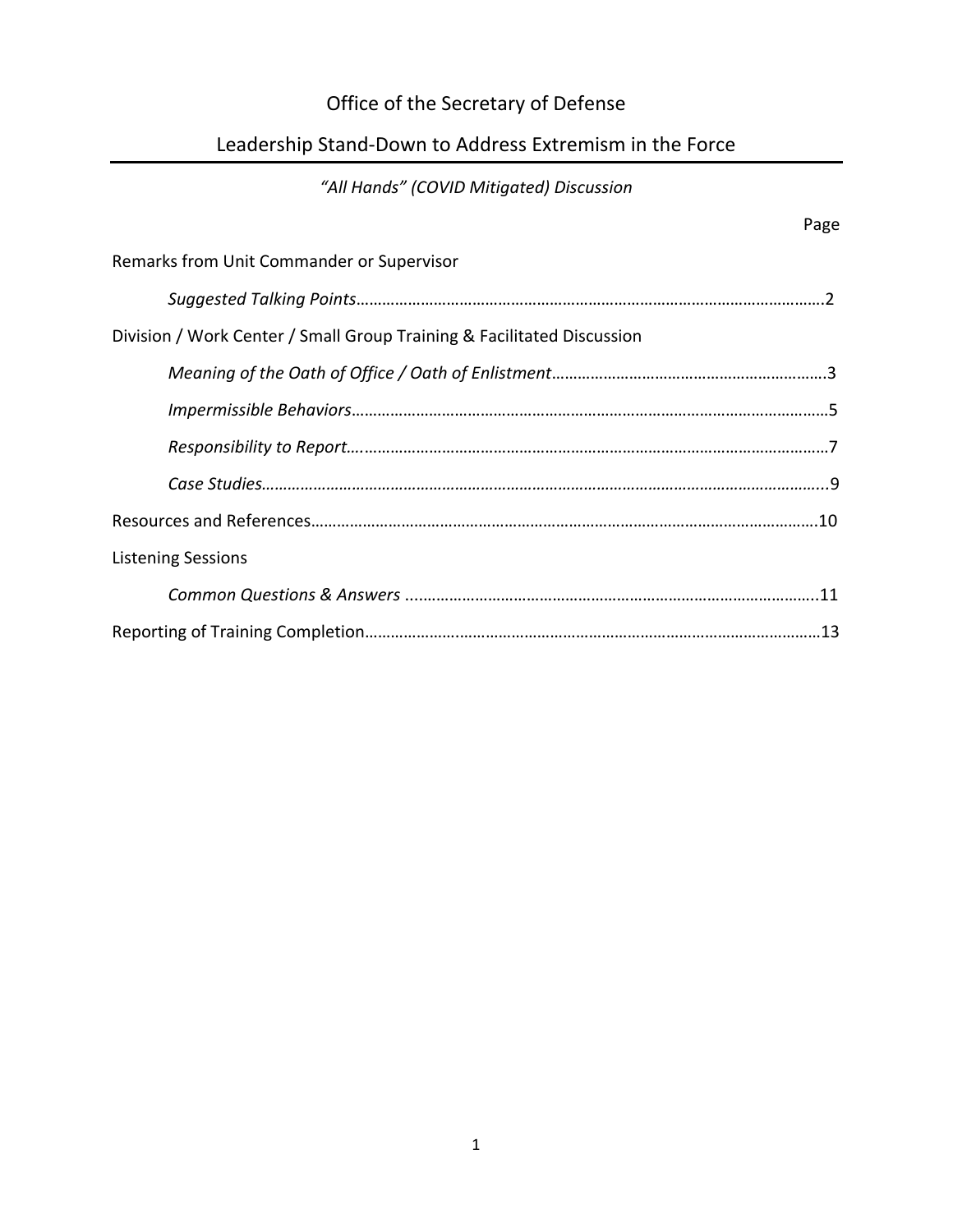#### *Suggested Talking Points*

- On February 5, 2021, the Secretary of Defense directed unit commanders and supervisors at all levels to conduct a leadership "stand down" within 60 days to address the issues of extremist ideology in our ranks.
- As you heard in the Secretary's video remarks, extremist ideologies, particularly those that undermine the oath we each took to support and defend the Constitution of the United States against all enemies, foreign and domestic, have no place within the Department of Defense.
- Actively espousing ideologies that encourage discrimination, hate, and harassment against others will not be tolerated within our *(unit/command/etc)*. I expect the core principles of dignity and mutual respect to guide the actions of the personnel in this unit/organization at all times, to include our conversations here today.
- The vast majority of the men and women in the United States military and those who serve the Department of Defense as civilian employees perform their duties and responsibilities with integrity, and do not support racially and ethnically motivated violent extremists, including white supremacists, and other domestic terrorists such as anti-government violent extremists. However, recent events have shown that we must be ever vigilant in our efforts to identify and combat such ideology within the ranks and organizations.
- As such, we have four goals for today's discussion.
	- $\circ$  The first is to review the meaning of the Oath we each took on becoming a member of the United States Military or a Department of Defense civilian employee;
	- o The second is to review impermissible behaviors those actions prohibited under applicable law or under DoD, Military Department or Military Service policy;
	- o We'll spend some time reviewing the responsibilities on us all for reporting to our chain of command when we observe or learn of prohibited actions, or those that cause us concern as "signs" of potential future problems; and,
	- o We'll finish with listening sessions the Secretary wants your feedback on what actions he should consider in combating this issue, and I want it too.
- Thank you in advance for your attention. While I understand this can be a sensitive subject, it's important that we take on this significant challenge together.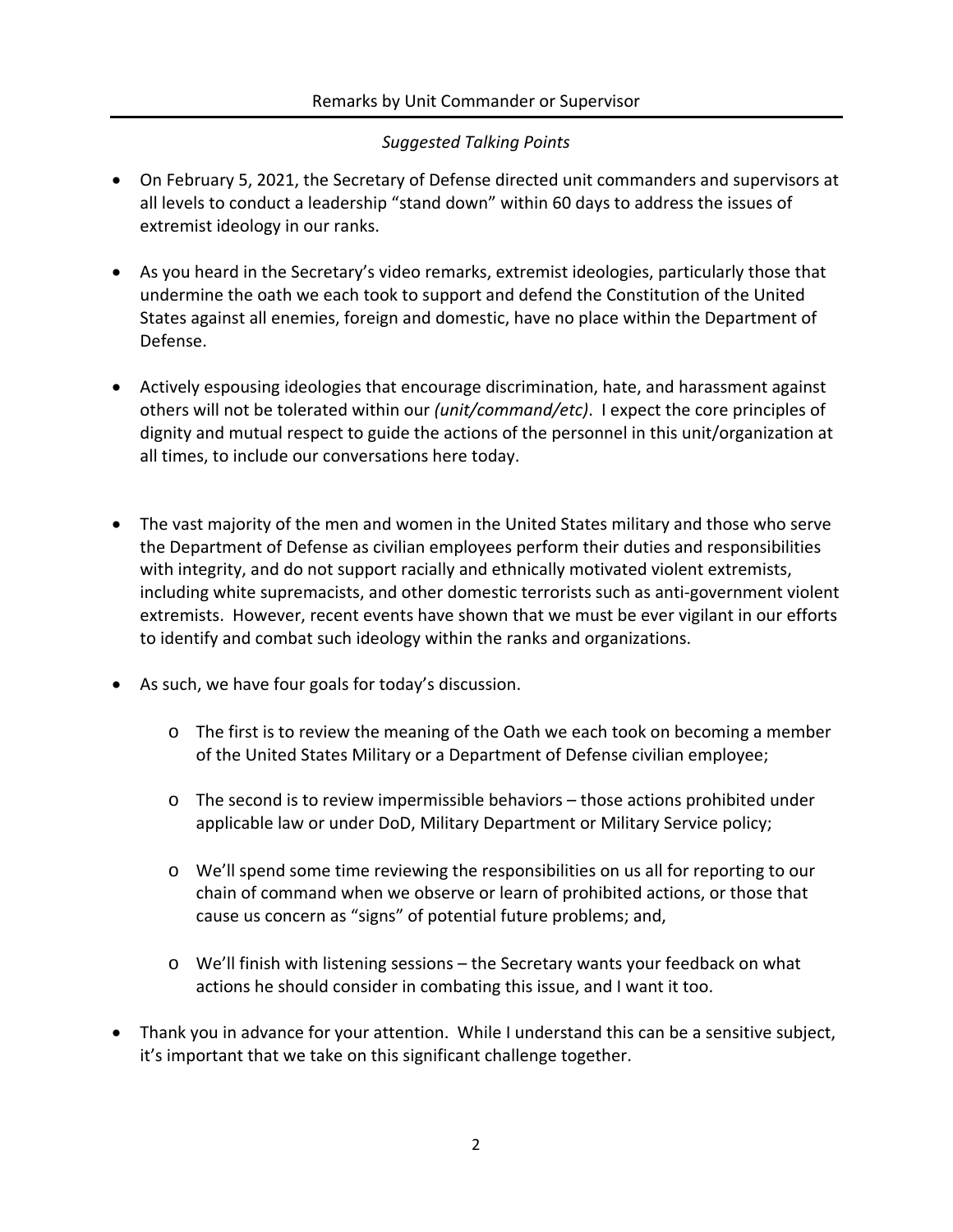#### **Meaning of the Oath of Office / Oath of Enlistment**

*Focus: Responsibilities inherent in the Oath Certain limitations for military members in the national interest and public trust*

- As Service members or Department of Defense civilian employees, we each take an Oath of Office upon entering into public service. The framers of the Constitution included the requirement to take an oath in the Constitution itself.
- While the specific wording of that oath may vary depending on the individual role in which you serve, all of our oaths include the commitment to support and defend the Constitution of the United States against all enemies foreign and domestic, and to well and faithfully discharge our duties.
- Because we each took an oath to support and defend the Constitution, and to do our jobs to the best of our ability, we expect military Service members and DoD civilian employees to be guided in their actions by a professional ethic that prioritizes the team, the mission, and the Nation. You are essential to our success and we need you on our team.
- Never forget that being on our team is an honor and a privilege. You serve one of the mostrespected institutions in America and that comes with added responsibilities and obligations. You are held to a higher professional standard and must set the example in all that you say and do. Many of you serve in positions of trust, with access to classified information or in sensitive positions. Those of you in leadership and supervisory positions are entrusted with the well-being of individual Service members and civilian employees as well as the well-being of the organization. All of you are expected to do the right thing, to look after each other, and to work together to overcome whatever challenges the mission presents.
- Those of you in the military are held to even higher standards. Service members are subject to the Uniform Code of Military Justice and the added appropriate accountability inherent in maintaining the good order and discipline essential for a fighting force.
- Although Service members enjoy the right to free speech protected by the First Amendment, the unique character of the military community and of the military mission requires a balancing of those rights with the important purpose of the military. In fact, the Supreme Court of the United States noted as follows: "[t]his Court has long recognized that the military is, by necessity, a specialized society separate from civilian society. We have also recognized that the military has, again by necessity, developed laws and traditions of its own during its long history. The differences between the military and civilian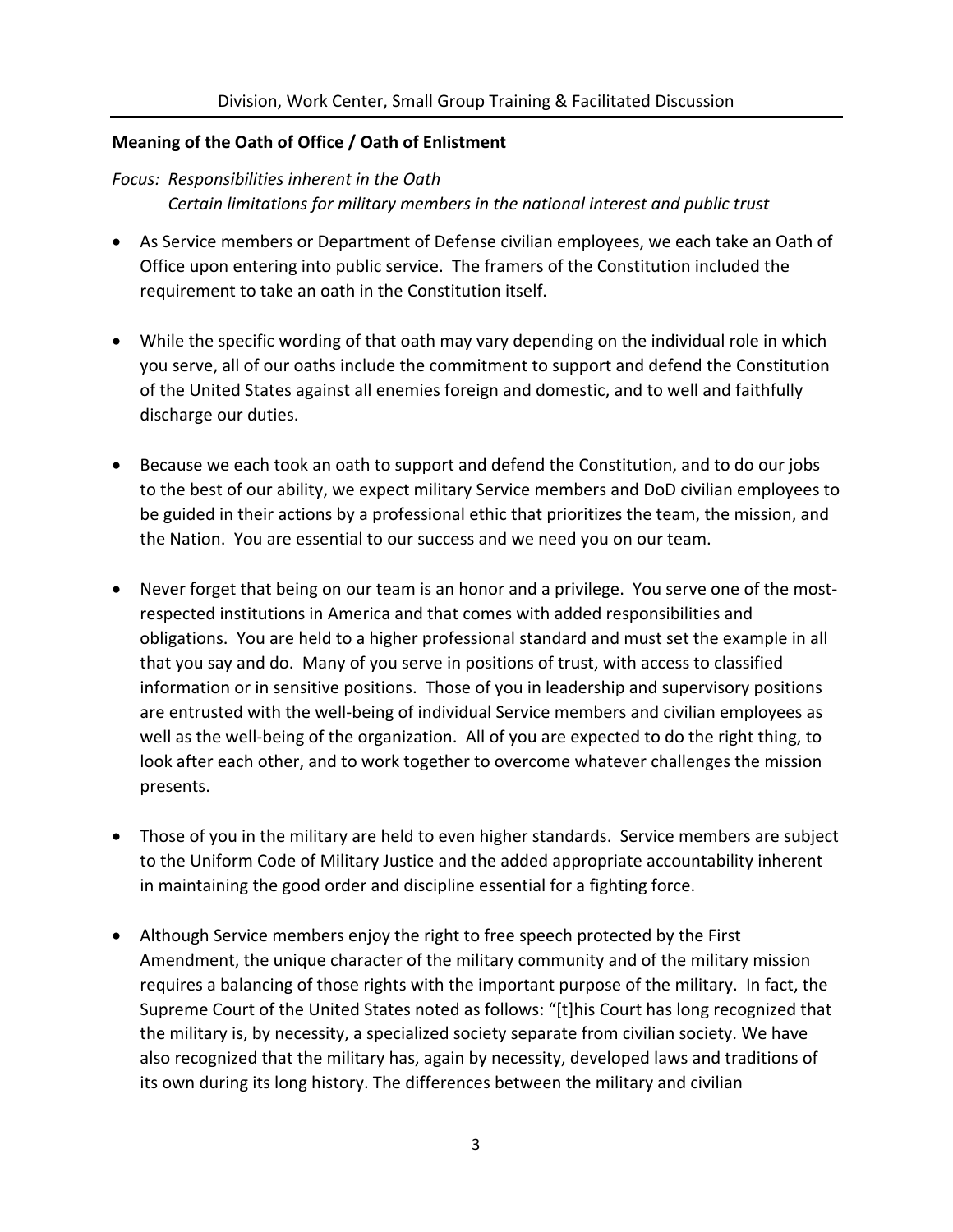communities result from the fact that 'it is the primary business of armies and navies to fight or be ready to fight wars should the occasion arise.'"

The Supreme Court went on to note that: "[w]hile the members of the military are not excluded from the protection granted by the First Amendment, the different character of the military community and of the military mission requires a different application of those protections. The fundamental necessity for obedience, and the consequent necessity for imposition of discipline, may render permissible within the military that which would be constitutionally impermissible outside it." (Parker v. Levy, 417 U.S. 733 (1974))

- For all of us, Service members and DoD civilian employees alike, who enjoy the great privilege of serving in our nation's defense, we recognize that due to the unique character of the military community and mission, speech that interferes with or prevents the orderly accomplishment of the mission or presents a clear danger to loyalty, discipline, mission, or morale of the troops may be restricted under some circumstances. Similarly, speech in the workplace that interferes with the mission, espouses extremist or discriminatory doctrine, or is disrespectful and harmful to colleagues, will have consequences.
- The DoD has a compelling interest in preventing the advent and spread of hate groups and activities within the Department; in guarding against illegal discrimination; in fostering a military that is politically-neutral and disciplined; and in recruiting and sustaining an allvolunteer force of sufficient strength and quality to provide for the Nation's security and to sustain that security over time.
- DoD and Military Department and Service regulations help in balancing these interests. For example, there are regulations requiring the security review of information to be released to the public by Service members and civilian employees to the public, such as articles for publication on matters related to the military or your job and duties, and prior approval is required to distribute or post material on a military installation.
- You can always seek advice from your chain of command, supervisors, public affairs, or the legal office before making public statements or publishing materials. Whether it's a letter to an editor or a social media post, if you have questions about what you want to say, your chain of command, supervisors, public affairs, or legal office can also help you ensure you're not violating regulations.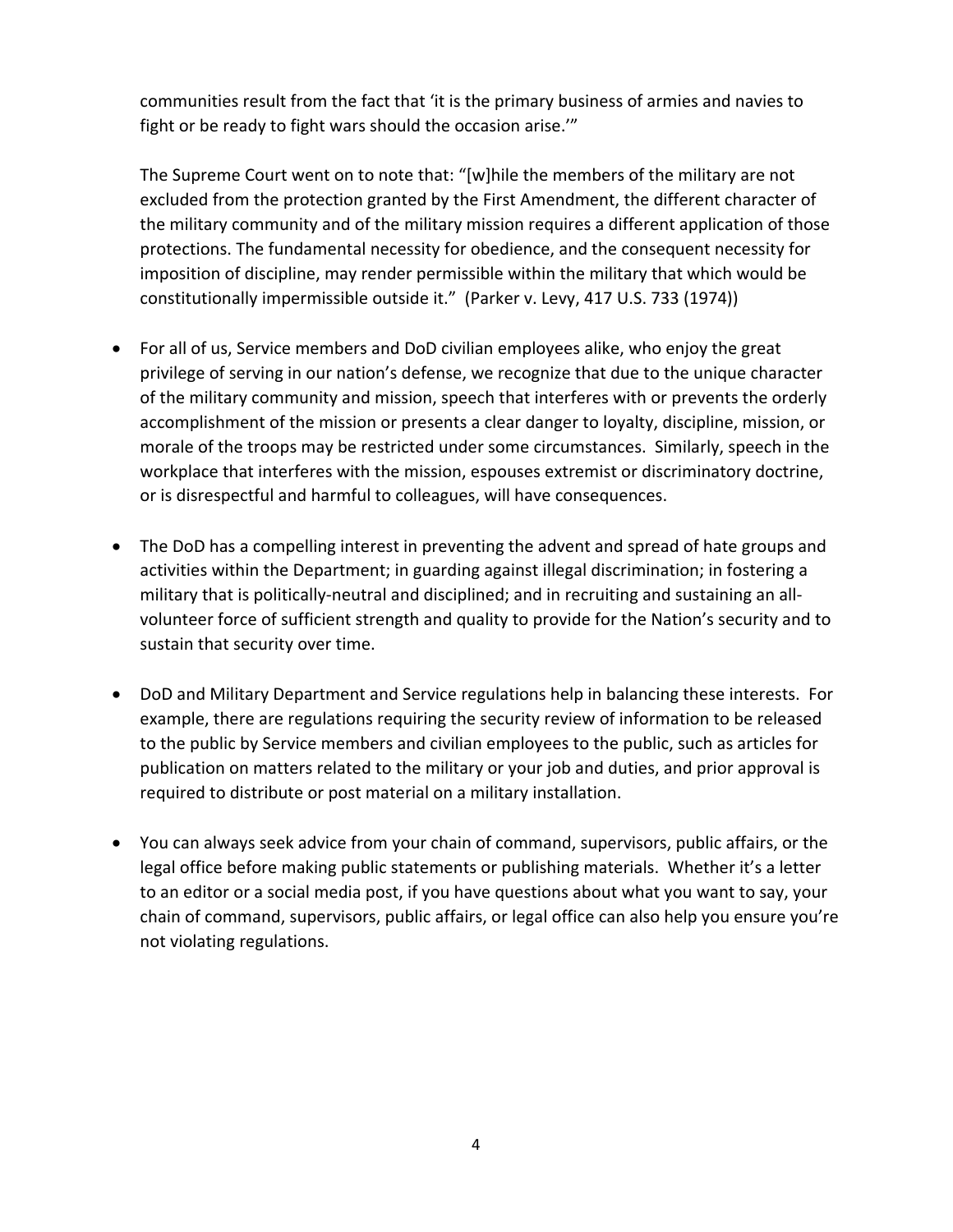#### **Prohibited Activities**

#### *Focus: Guiding Principles for the Total Force*

*DoD Policy on Extremist Activities, DoDI 1325.06, "Handling Dissident and Protest Activities Among Members of the Armed Forces"*

- Dignity and Respect: The Department of Defense places the highest importance on treating all personnel with dignity and respect, in an inclusive environment, free from impermissible discrimination, harassment, and hate. And as such, DoD policy expressly prohibits Service members from actively advocating supremacist, extremist, or criminal gang doctrine, ideology and causes. The Department of Defense also holds its civilian workforce to the highest standards of character and conduct required to protect and promote the public trust.
	- Service members must reject active participation in organizations that advance supremacist or extremist ideology, which includes those that advance, encourage, or advocate illegal discrimination based on race, creed, color, sex, religion, ethnicity, or national origin, or those that advance, encourage, or advocate the use of force, violence, or criminal activity or otherwise advance efforts to deprive individuals of their civil rights. (DoDI 1325.06, Encl. 3, para 8.b.)
- Recruitment: Extremist organizations and individuals often target current or former military members or DoD civilian employees for recruitment because of their unique military skills, knowledge, and abilities, as well as to gain legitimacy for their cause. Service members and DoD civilian employees must be vigilant of these efforts.
- Active Participation: Active participation includes, but is not limited to: "Fundraising, demonstrating, rallying, recruiting, training, organizing, leading members, distributing material (including posting online), or knowingly wearing gang colors or clothing, having tattoos or body markings associated with such gangs or organizations; or otherwise engaging in activities in furtherance of objectives of such gangs or organizations that are detrimental to good order, discipline, or mission accomplishment or are incompatible with military service." (DoDI 1325.06, Encl. 3, para 8.b.) Active participation in such activities may also affect determinations of suitability or fitness for civilian employment or continued employment in the DoD and eligibility for National Security positions and/or access to classified information.
- Indicators: Participation may lead to violence. Some indicators of individual escalation toward extremism include clear identification with or support for extremist or hate-based ideology; making or attempting to make contact with extremist groups; the possession and/or distribution of extremist literature or paraphernalia; and threatening, intimidating, harassing, or harming of others consistent with extremism or hate-based ideology. While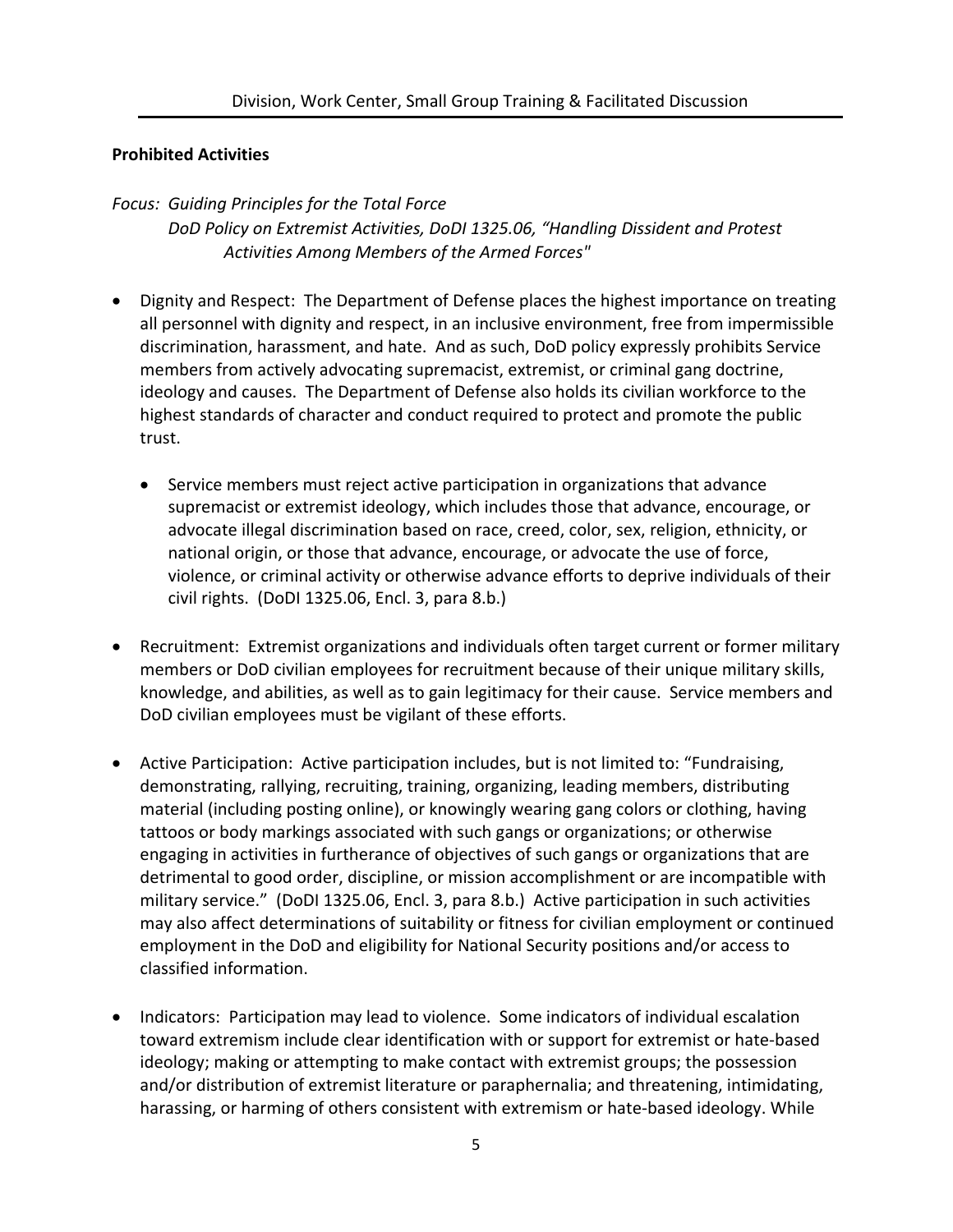such conduct may not constitute "active participation," such signs offer an indicator for commands, prompting action and intervention that can avoid active participation down the road.

• Duty to Reject: Service members and DoD civilian employees must reject participation in such activities. With regard to Service members, Department policy makes clear that commanders have the authority to employ the full range of administrative and disciplinary actions, including involuntary separation, dismissal, or even appropriate criminal prosecution against those who actively engage in such activity. Supervisors and leaders of all ranks must also take action to maintain good order and discipline and root out extremism.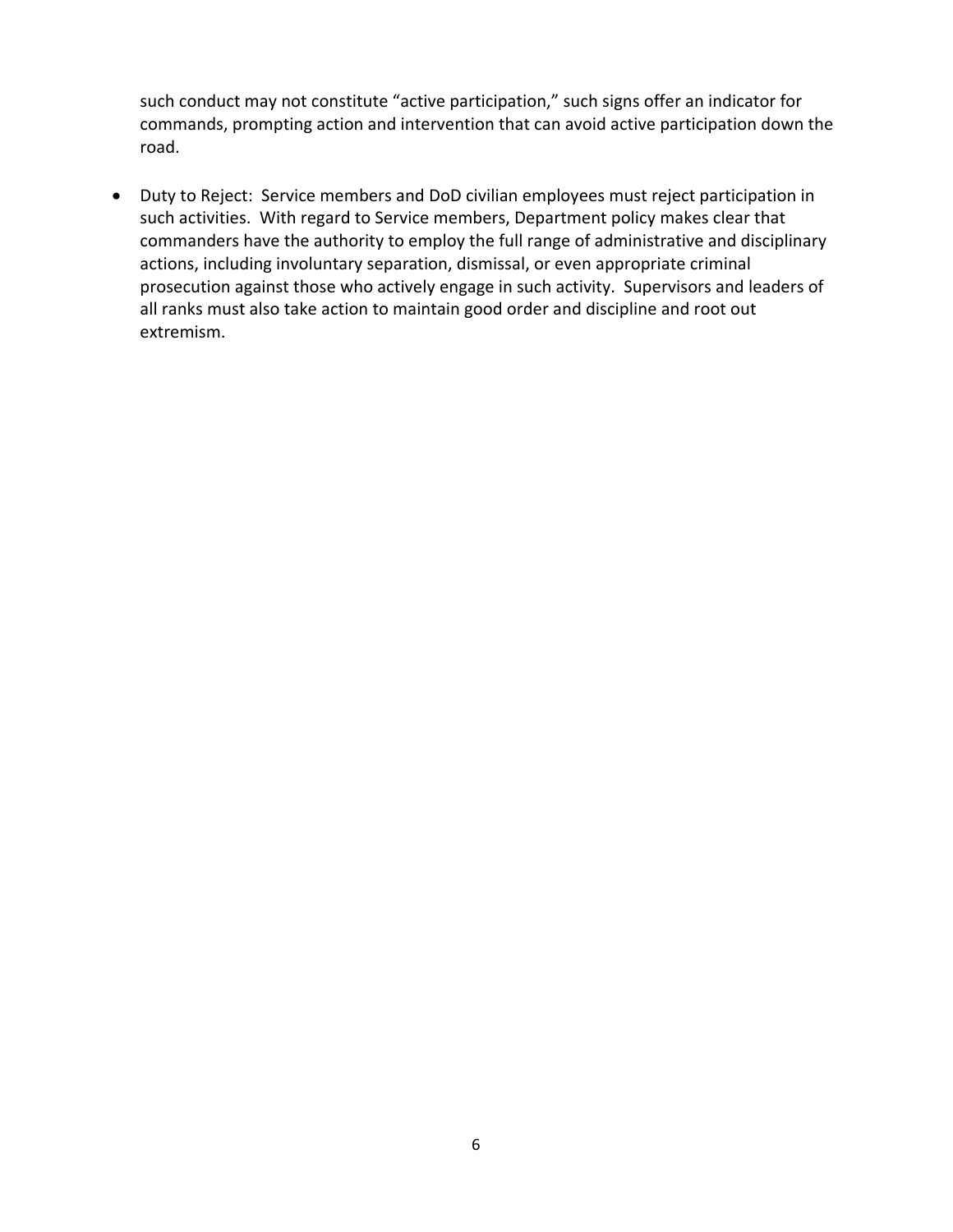#### **Responsibility to Report**

# *Focus: Procedures for Reporting Suspect Behaviors; Articles of the UCMJ and Administrative Options Available to Leaders*

- Reporting: If you observe a co-worker exhibiting concerning behaviors, you have a responsibility to report it through the chain of command or supervision to your local security manager, and/or directly to the Insider Threat program office. Report issues of imminent threats or activity that may constitute criminal conduct to local law enforcement immediately.
	- o If you observe a Service member actively participating in an extremist organization in a manner that you suspect violates the UCMJ or the Department of Defense's, a Military Department's, or Service's extremism policies, report the Service member to a supervisor, commander, or military criminal investigator.
	- o Extremist behavior by Department personnel that does not rise to the level of a violation of the UCMJ or other applicable laws, or the Department of Defense's, Military Department's, or Military Service's extremism policies may still be a concern under the U.S. Government's national security adjudicative guidelines, used to assess eligibility for access to classified information or to hold a sensitive position. Creditable allegations of actions addressed in the guidelines found in Security Executive Agent Directive 4, "National Security Adjudicative Guidelines," June 8, 2017, must be reported to security management personnel. (Mention who this is for your unit/organization and provide contact information if possible).
	- o Statements showing association with violent extremist behavior by Department personnel or contractors may also be considered a risk factor by the Insider Threat Program. If you observe any behaviors of concern (including extremist activity or anomalous behavior out of character) within your unit, ranks, or organization, report it through your chain of command or supervision, local security manager, or directly to the component insider threat program office. (Mention who this is for your particular unit/organization and provide contact information if possible.)
	- Duty to Self-Report: All military personnel or civilians/contractors with a security clearance or in sensitive positions, as a condition of continued eligibility must self-report any personal arrests or any behaviors from counterparts that are either criminal in nature or call into question their character and trustworthiness to continue serving in such a position.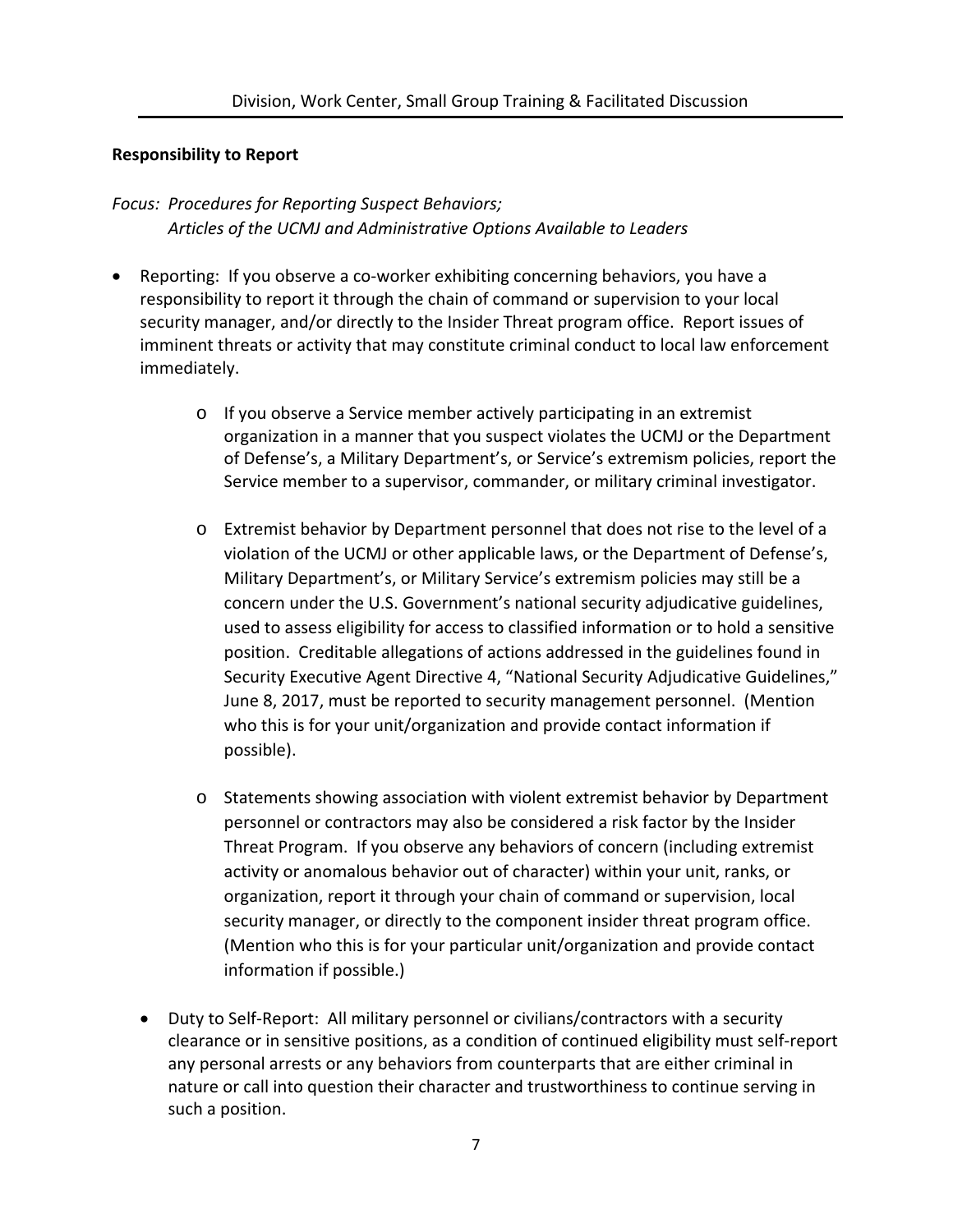- Failure to Report: Failure to report concerning behaviors removes an opportunity for the Department to help a Service member or civilian employee, and could place themselves, the Department, and others at risk. A report of concerning behavior does not necessarily result in punitive actions against an individual.
- Command Options regarding Service members: Depending on the nature of the incident or behavior, commanders have several options when evaluating the most appropriate response given individual circumstances, and in consultation with their local legal office. These may include:
	- o Counseling and corrective training
	- o Removal from certain duties, such as restricted area badge access, flying status, or duties involving firearms
	- o Reclassification
	- o Suspension of eligibility to occupy a sensitive position
	- o Denial of reenlistment or involuntary separation
	- o Adverse evaluations and position reassignments
	- o Designating off-limits areas
	- o Ordering non-participation in specific activities, or removal of inappropriate materials
	- o UCMJ Article 15 and Courts-Martial
		- Article 92: Violation or Failure to Obey a Lawful Order or Regulation
		- **Article 116: Riot or Breach of Peace**
		- **F** Article 117: Provoking Speeches or Gestures
		- **Article 133: Conduct Unbecoming**
		- Article 134: General Article (Good Order and Discipline)
- Remember, failure to report has a negative impact on the unit or organization. Command climate suffers, groups become polarized, corrosive behaviors undermine confidence in the unit, and readiness is degraded.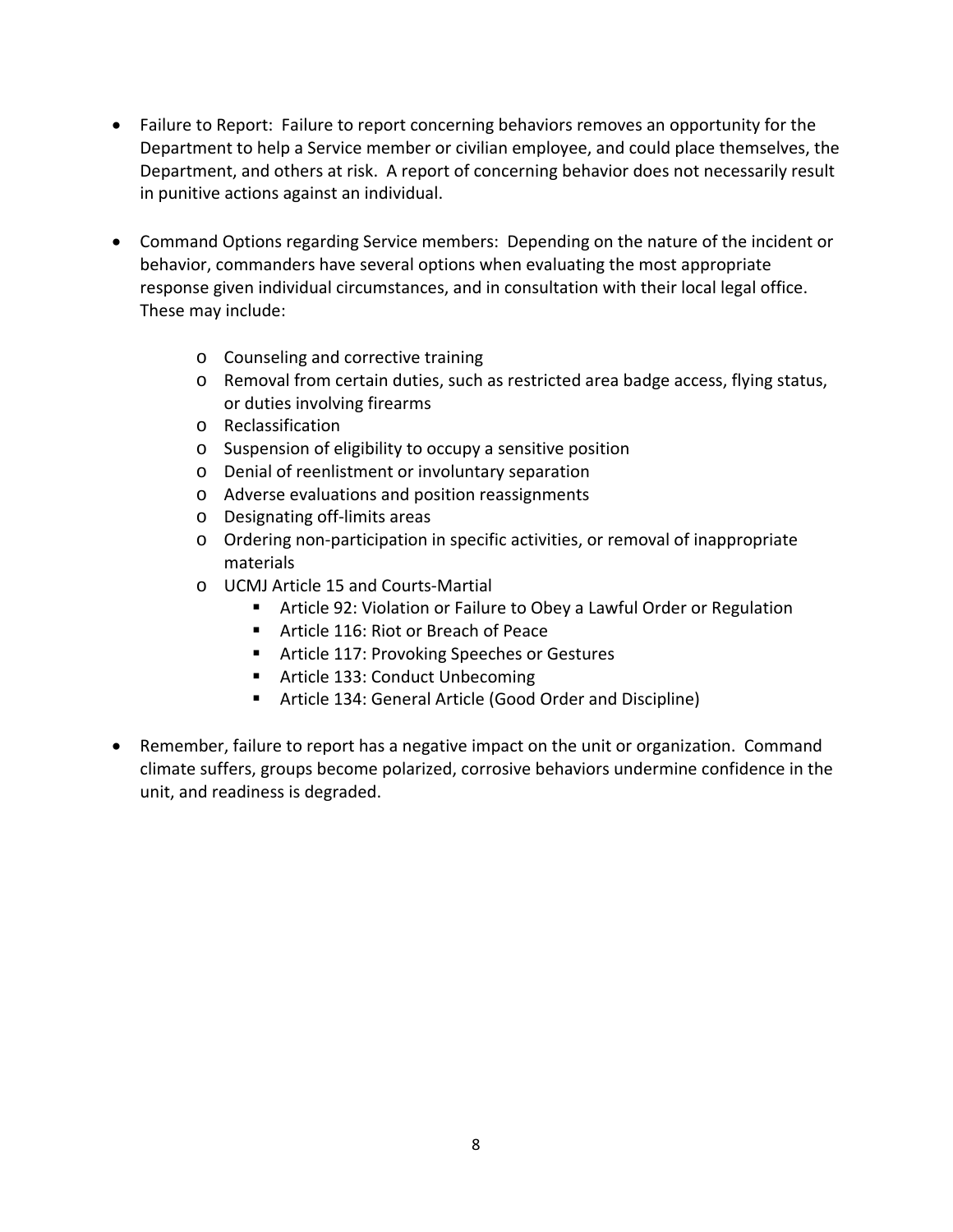#### **Case Studies**

#### *Focus: Use Examples to Illustrate Problematic Behaviors*

#### **Example One: Paramilitary Activity**

In September 2019, as a result of an FBI investigation, an Army junior enlisted member was arrested and charged in the federal criminal justice system with one count of distributing information related to explosives and weapons of mass destruction. During the investigation, it was discovered that the Service member had "disseminated guidance on how to construct improvised explosive devices" and had spoken about his desire to travel to Ukraine to fight with the Azov Battalion, a paramilitary group with neo-Nazi sympathies. At the time of his arrest, the Service member stated that he did this to cause "chaos." He was administratively discharged from the Army and sentenced to 30 months in federal prison.

## **Example Two: Domestic Extremism**

In February 2019, the FBI arrested a junior officer in the U.S. Coast Guard after uncovering a stockpile of weapons, ammunition, and opioids in his home. The member planned to conduct a widespread domestic terror attack targeting politicians and journalists in the Washington, D.C. area. The officer was a self-described white nationalist and conducted thousands of internet searches on neo-Nazi and neo-fascist websites using his government computer. The officer was dropped from the Coast Guard rolls and sentenced in federal court to 13 years in prison.

# **Example Three: Organizing and Recruiting**

In May 2019, an Air Force senior enlisted member was alleged to have been a member of Identity Evropa, a neo-Nazi and white supremacist organization. The Service member also allegedly physically posted supremacist propaganda on several occasions. Furthermore, he allegedly served as an organizer with Identity Evropa, recruited other members, and appeared in photographs wearing clothes with the Identity Evropa logo and taking part in a protest sponsored by the group. He was demoted in grade and administratively separated from the Air Force.

#### **Example Four: Racist and Supremacist Statements**

In 2019, an enlisted Marine shared a number of racist social media posts, including one of himself in blackface and with Nazi propaganda. One of the posts depicted military explosives placed in the shape of a Swastika. The member was administratively discharged from the Service.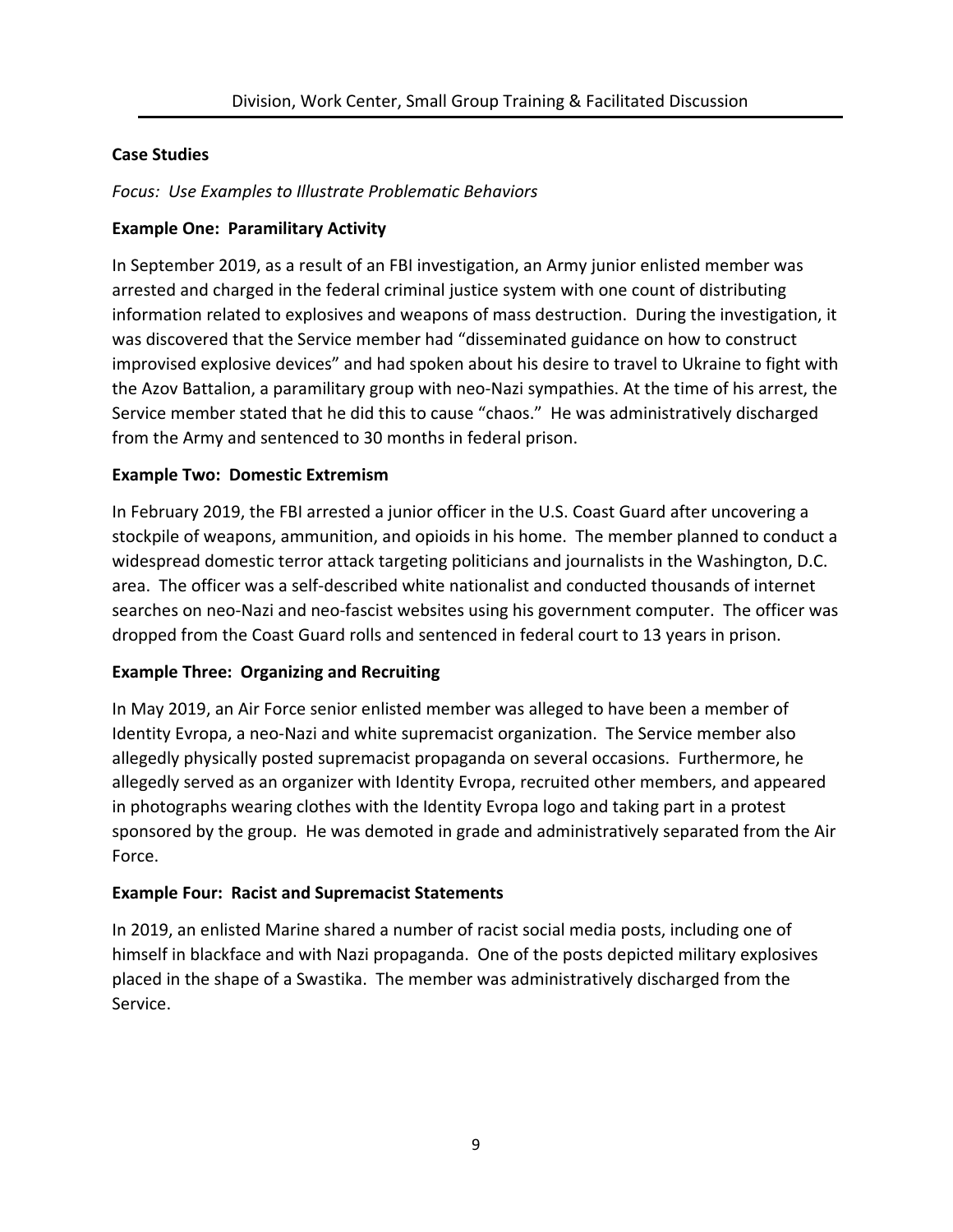- AFI 16-1402, "Counter-Insider Threat Program Management," 17 June 2020
- AFI 51-508, "Political Activities, Free Speech and Freedom of Assembly of Air Force Personnel," 12 October 2018
- AR 600-20, "Army Command Policy," 24 July 2020
- Director of National Intelligence Directive, "Security Executive Agent Directive 4: National Security Adjudicative Guidelines," 8 June 2017
- DoDD 5205.16, "The DoD Insider Threat Program," 28 August 2017, as amended
- DoDI 1325.06, "Handling Dissident and Protest Among Members of the Armed Forces," 27 November 2009
- DoDM 5200.02, "Procedures for the DoD Personnel Security Program (PSP)," 29 October 2020, Change 1
- MARADMIN 016/21, "Permissible and Prohibited Conduct Related to Public Demonstrations," 12 January 2021
- MCO 5354.1E-V2, "Prohibited Activities and Conduct," 15 June 2018
- MILPERSMAN 1910-160, "Separation by Reason of Supremacist or Extremist Conduct," 28 May 2008
- MILPERSMAN 1920-070, "Separation of Officer Personnel by Reason of Supremacist or Extremist Conduct," 3 September 2019
- Navy Regulation 1167, "Supremacist Activities," 14 September 1990
- OPNAVINST 5354.1G, "Navy Equal Opportunity Program Manual," 24 July 2017
- Secretary of Defense Memorandum, "Stand-Down to Address Extremism in the Ranks," 5 February 2021
- Task Force One Navy (TF1N), "Final Report," 2 February 2021
- Uniform Code of Military Justice, Articles 92 (Failure to Obey an Order or Regulation), 116 (Riot or Breach of Peace), 117 (Provoking Speeches or Gestures), 133 (Conduct Unbecoming), and 134 (General Article)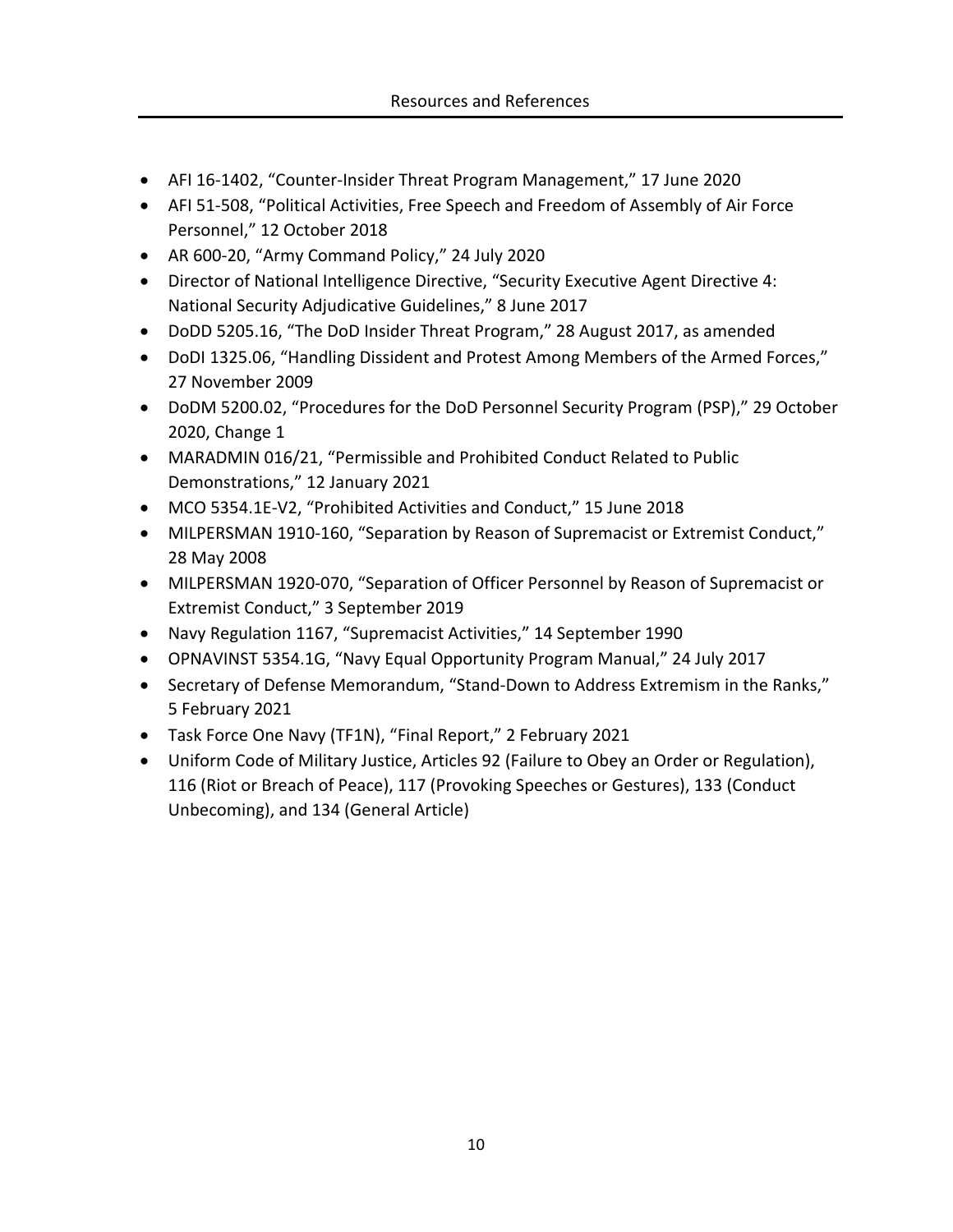#### Common Questions & Answers

## **Q: If there have been issues with extremism inside the Department of Defense for a long time, why is the Secretary of Defense so focused on this now?**

A: The increased level of domestic protests around the country in the past several months has emboldened some violent extremist groups to take more aggressive anti-government and racially motivated actions. These groups are known to actively target current and former military personnel. In light of current events, the Secretary wants DoD personnel at all levels to understand the threat and be trained and educated to take appropriate actions when they see indicators of extremism.

## **Q: Does DoD actually have a problem with extremist groups?**

A: We are seeing an increase in concerning behavior. We believe this is based on societal increases, but there's also an increase in the reporting of suspect behavior. We are actively tracking down these leads and identifying any other associations with these sorts of groups. That's why we need all DoD personnel to report concerning behaviors appropriately so we can thoroughly review all credible reports.

## **Q: Does DoD check the social media records of Service members, DoD civilian employees, and prospective recruits?**

A: Consent for obtaining publicly available social media information is provided when Service members and DoD civilian employees submit their Personnel Security Questionnaire (SF-86) to initiate the background investigation process. DoD is examining a scalable means of implementing social media screening in conjunction with background investigations. Furthermore, the FBI currently screens social media for extremism and criminal activity.

## **Q: I thought Service members retained their Constitutional rights when they joined the military. Are you telling me I no longer have the right to Free Speech or Peaceful Assembly?**

A: "We're entrusted with the security of our nation. The tools of our trade are lethal, and we engage in operations that involve risk to human life and untold national treasure. Because of what we do, our standards must be higher than those of society at large." (General Ronald R. Fogleman, 15<sup>th</sup> CSAF, quotation on the Air Force Memorial)

Remember that military members and DoD civilian employees have access to classified information and occupy sensitive positions with access to lethal equipment, training, and tactics. Everyone with access to classified information or in a sensitive position is evaluated continuously, using government-wide guidelines to assess their strength of character, honesty, discretion, sound judgment, reliability to protect classified or sensitive information, and trustworthiness. Any doubt is resolved in favor of the national security.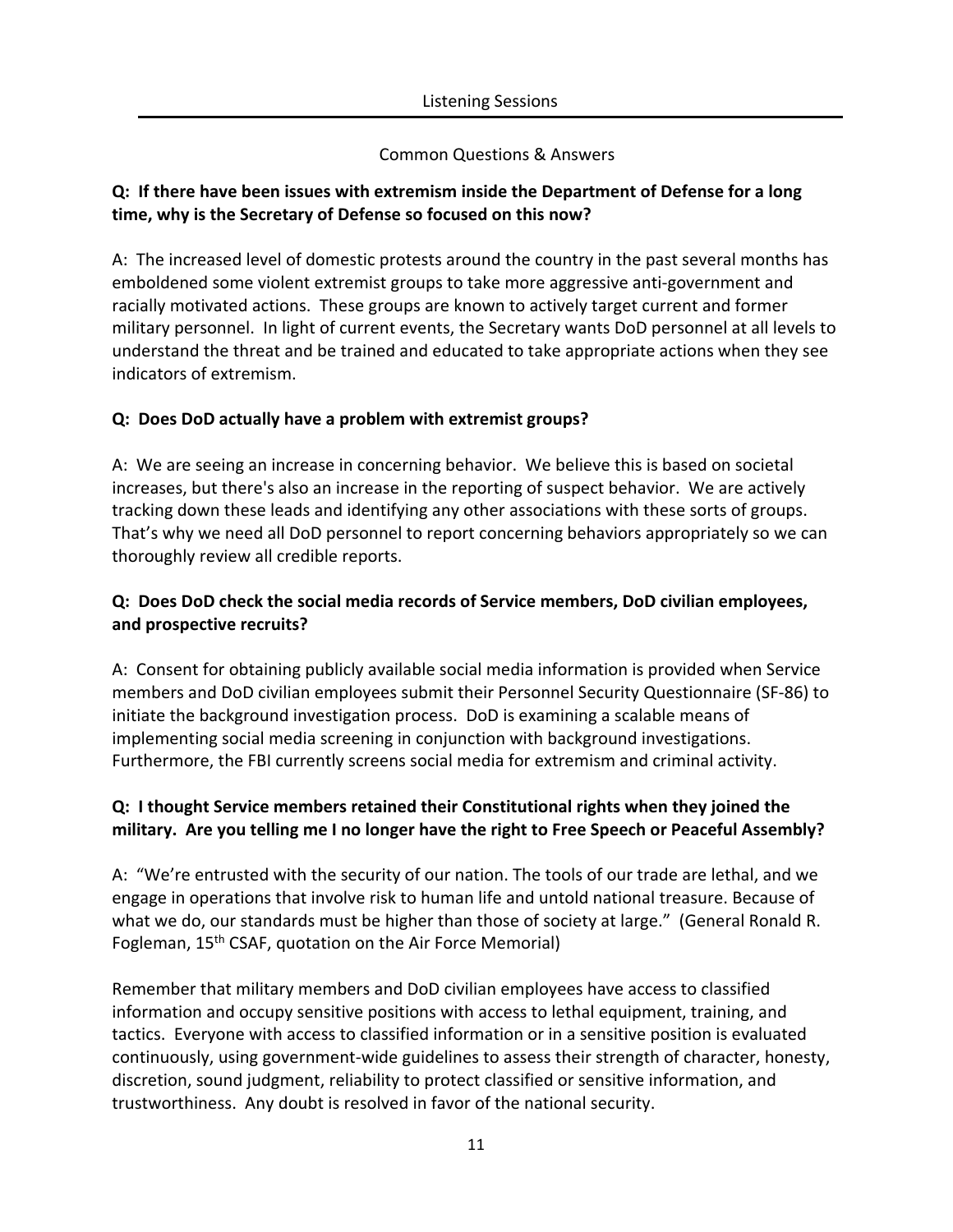Potentially disqualifying conditions include:

- involvement in, support of, or association/sympathy with persons attempting to or training to commit, or advocacy of any act of sabotage, espionage, treason, terrorism, or sedition against the United States;
- association or sympathy with persons or organizations that advocate, threaten, or use force or violence, or use any other illegal or unconstitutional means, in an effort to:
	- o attempt to overthrow the U.S. Government or any state government;
	- o prevent Federal, state, or local government personnel from performing their official duties;
	- o gain retribution for perceived wrongs caused by the Federal, state, or local government; or prevent others from exercising their rights under the Constitution or laws of the United States or any state.